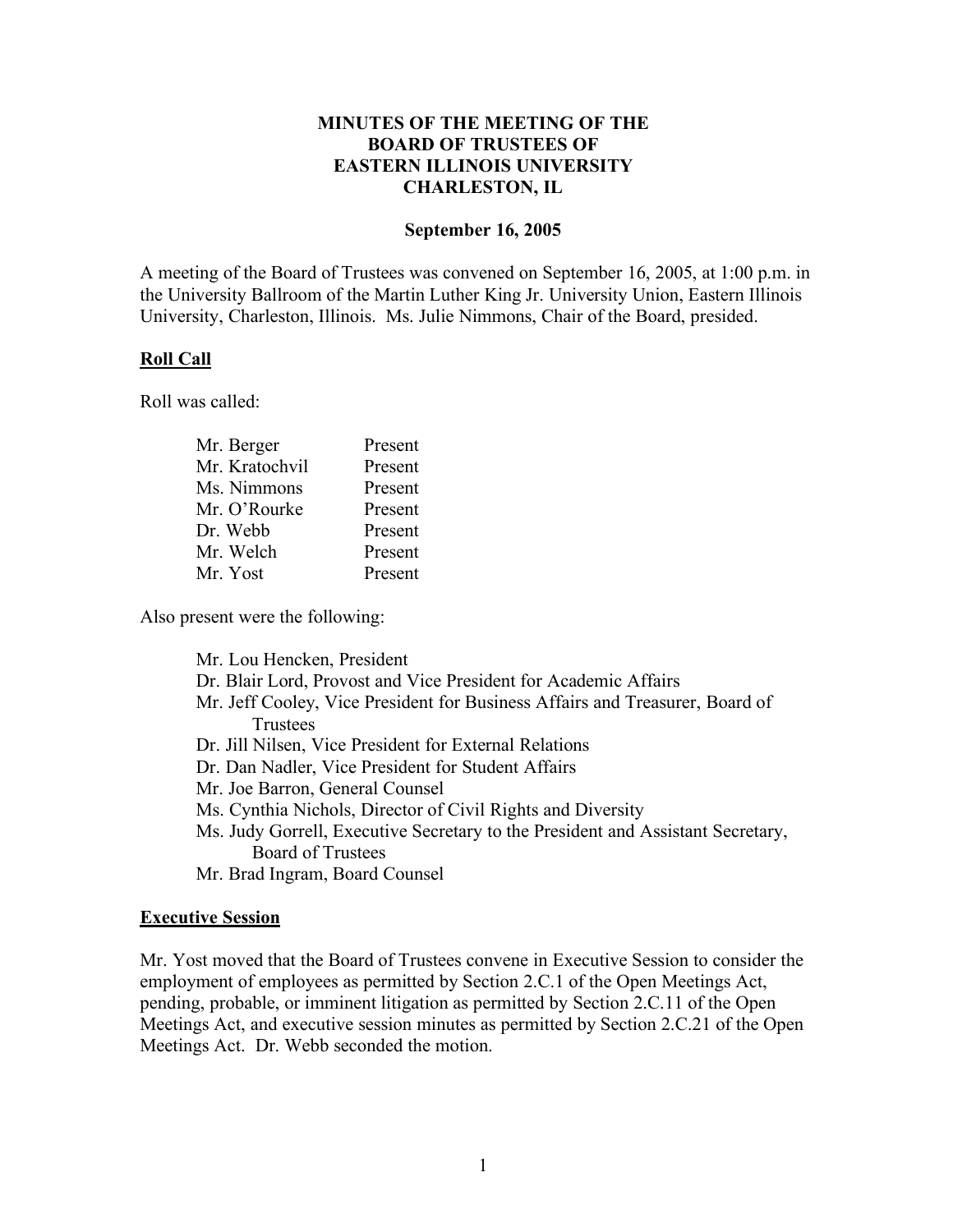Roll was called and the vote was as follows:

| Mr. Berger     | Yes |
|----------------|-----|
| Mr. Kratochvil | Yes |
| Mr. O'Rourke   | Yes |
| Dr. Webb       | Yes |
| Mr. Welch      | Yes |
| Mr. Yost       | Yes |
| Ms. Nimmons    | Yes |
|                |     |

Motion carried.

Mr. Kratochvil moved that the Board reconvene in Open Session; Dr. Webb seconded the motion.

Roll was called and the vote was as follows:

| Mr. Berger     | Yes        |
|----------------|------------|
| Mr. Kratochvil | Yes        |
| Mr. O'Rourke   | Yes        |
| Dr. Webb       | <b>Yes</b> |
| Mr. Welch      | <b>Yes</b> |
| Mr. Yost       | <b>Yes</b> |
| Ms. Nimmons    | Yes        |
|                |            |

Motion carried.

### **Action Items**

1. Mr. Kratochvil moved to approve the minutes for the Board meeting on June 20, 2005. Mr. Welch seconded the motion.

Roll was called and the vote was as follows:

| Yes        |
|------------|
| Yes        |
| Yes        |
| <b>Yes</b> |
| Yes        |
| <b>Yes</b> |
| Yes        |
|            |

Motion carried.

2. Dr. Webb moved to approve the minutes for the Finance Committee Meeting on June 20, 2005. Mr. Yost seconded the motion.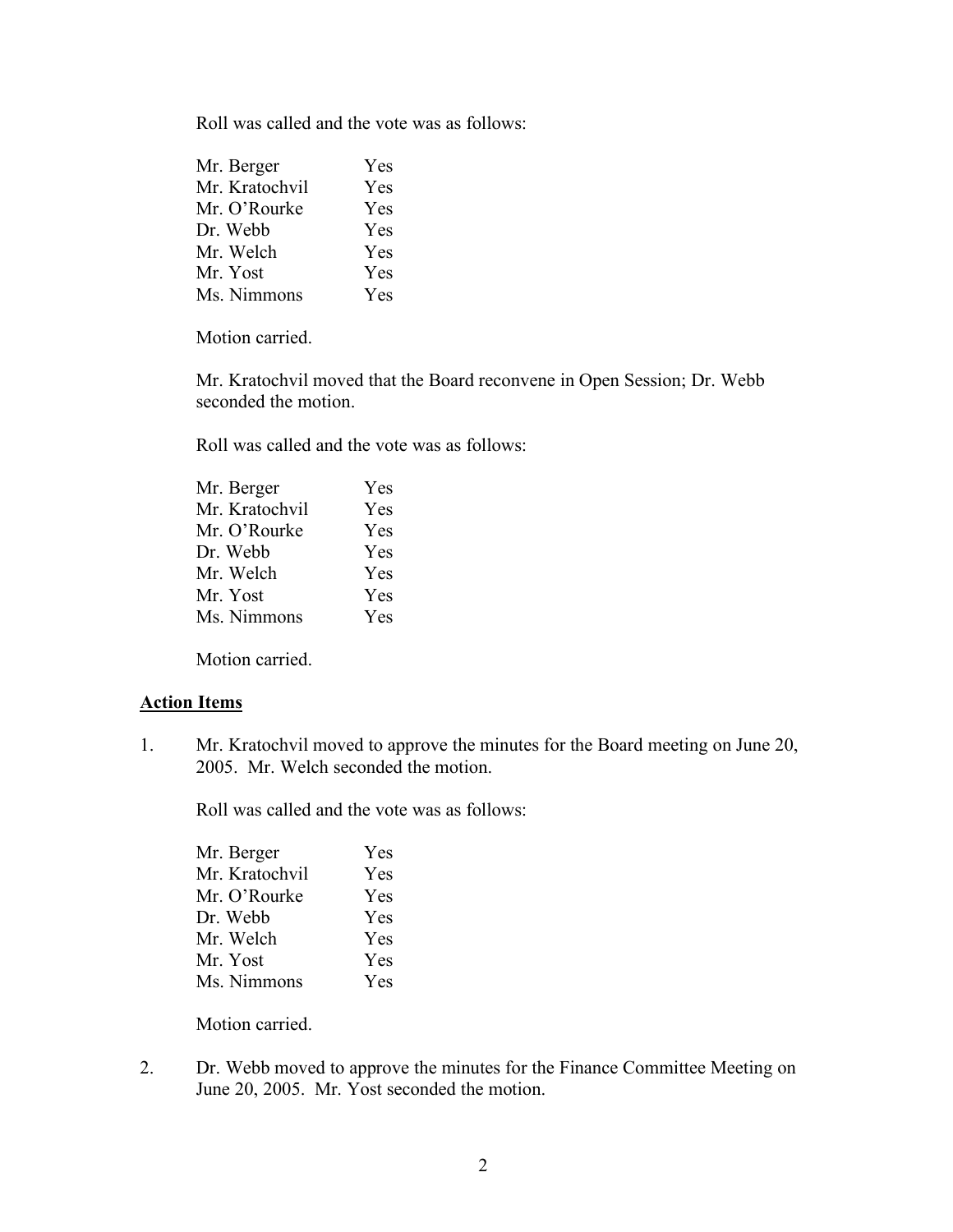Roll was called and the vote was as follows:

| Mr. Berger     | Yes        |
|----------------|------------|
| Mr. Kratochvil | <b>Yes</b> |
| Mr. O'Rourke   | Yes        |
| Dr. Webb       | Yes        |
| Mr. Welch      | Yes        |
| Mr. Yost       | Yes        |
| Ms. Nimmons    | <b>Yes</b> |

Motion carried.

3. Mr. Welch moved to approve the Executive Session Minutes of the Board of Trustees from the meetings on April 29, 2002, October 21, 2002, January 17, 2003, August 6, 2003, September 30, 2003, December 19, 2003, February 6, 2004, March 31, 2004, September 10, 2004, November 18, 2004, January 24, 2005, March 11, 2005, April 25, 2005, and June 20, 2005. Dr. Webb seconded the motion.

Roll was called and the vote was as follows:

| Mr. Berger     | Yes        |
|----------------|------------|
| Mr. Kratochvil | Yes        |
| Mr. O'Rourke   | Yes        |
| Dr. Webb       | <b>Yes</b> |
| Mr. Welch      | Yes        |
| Mr. Yost       | Yes        |
| Ms. Nimmons    | Yes        |

Motion carried.

4. Dr. Webb moved to approve the expenditure of \$1,713,300 to Central Management Systems (CMS) to cover Eastern's prorated share of the shortfall in the group insurance program. This insurance is paid in quarterly installments of \$428,325. Mr. O'Rourke seconded the motion.

Roll was called and the vote was as follows:

| Mr. Berger     | Yes        |
|----------------|------------|
| Mr. Kratochvil | Yes        |
| Mr. O'Rourke   | Yes        |
| Dr. Webb       | <b>Yes</b> |
| Mr. Welch      | Yes        |
| Mr. Yost       | Yes        |
| Ms. Nimmons    | Yes        |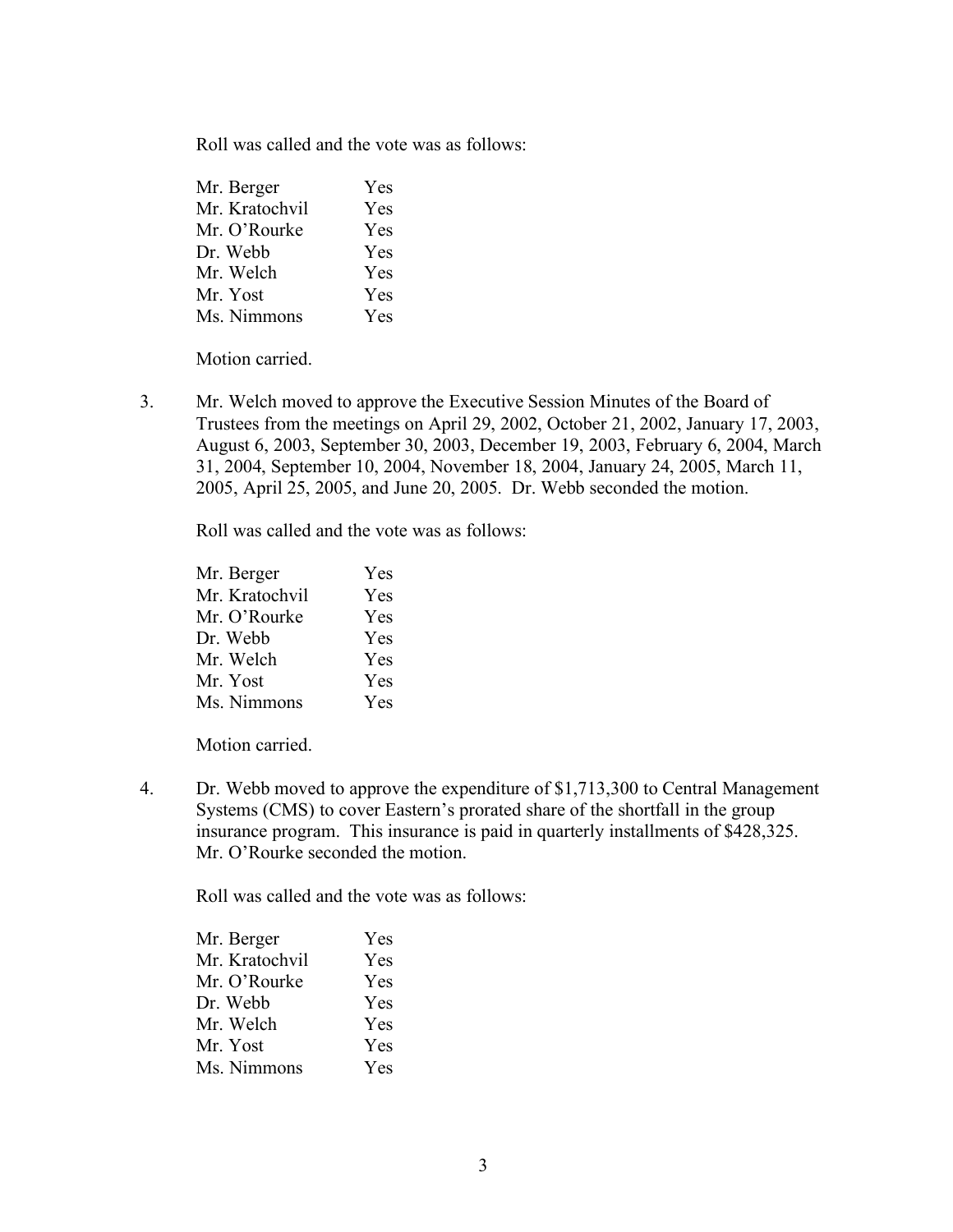Motion carried.

5. Mr. Yost moved to authorize President Hencken to offer to Dr. Daniel Nadler a three-year contract for the period September 16, 2005 through September 15, 2008 to serve as the Vice President for Student Affairs, and to Dr. Diane Hoadley, an extension of her contract through June 30, 2008 to serve as the Dean for the Lumpkin College of Business and Applied Sciences. Mr. Kratochvil seconded the motion.

Roll was called and the vote was as follows:

| Mr. Berger     | Yes |
|----------------|-----|
| Mr. Kratochvil | Yes |
| Mr. O'Rourke   | Yes |
| Dr. Webb       | Yes |
| Mr. Welch      | Yes |
| Mr. Yost       | Yes |
| Ms. Nimmons    | Yes |

Motion carried.

6. Mr. Kratochvil moved to approve the University Naming Committee's recommendation to the President that the area immediately south of Booth Library, north of Lumpkin Hall, be named: The Alumni Quad, pursuant to Section VI.C. of the Board of Trustees *Regulations*, and in accordance with the University's *Internal Governing Policies* [148]. Mr. Welch seconded the motion.

Roll was called and the vote was as follows:

| Mr. Berger     | Yes        |
|----------------|------------|
| Mr. Kratochvil | Yes        |
| Mr. O'Rourke   | Yes        |
| Dr. Webb       | <b>Yes</b> |
| Mr. Welch      | <b>Yes</b> |
| Mr. Yost       | Yes        |
| Ms. Nimmons    | Yes        |
|                |            |

Motion carried.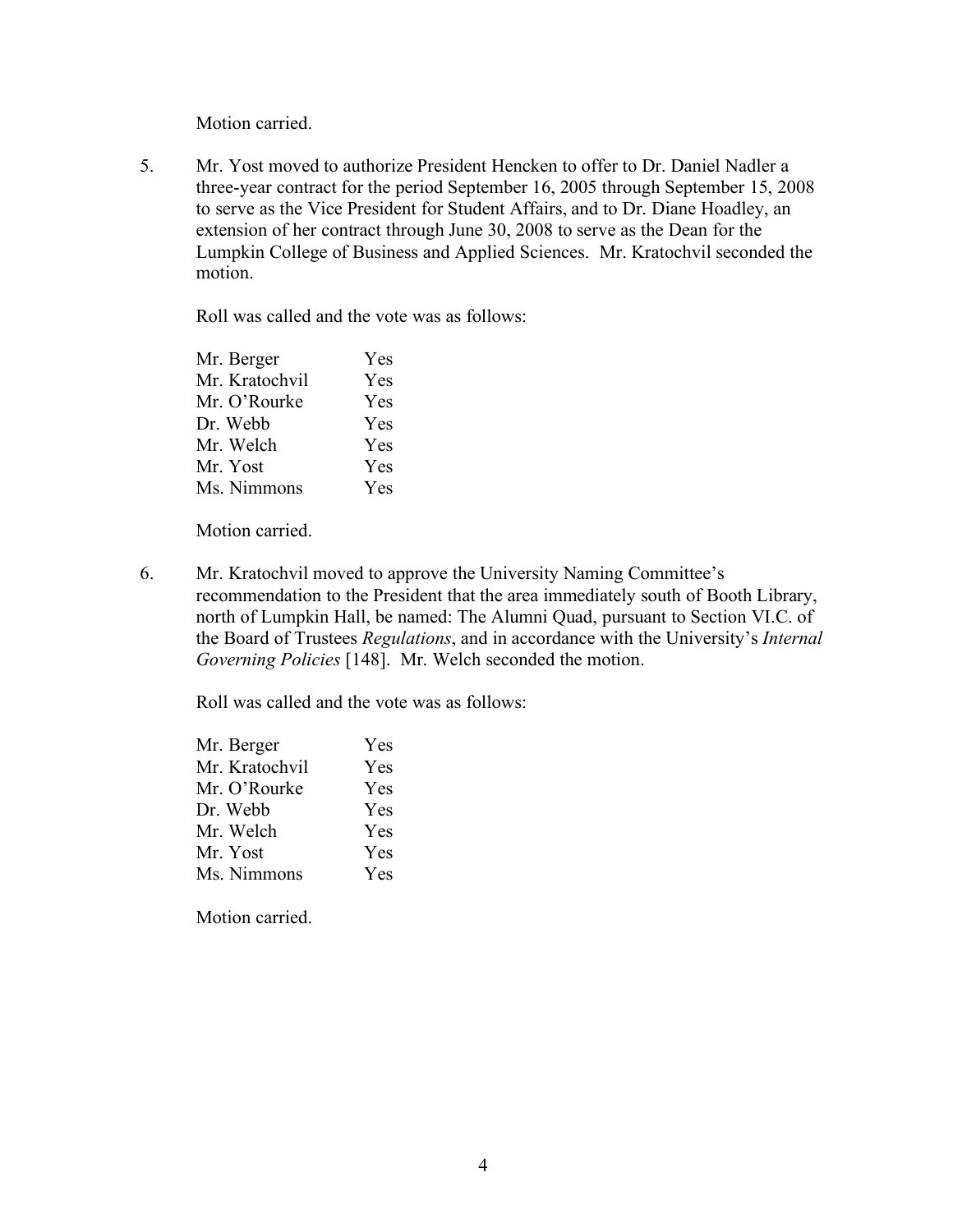## **Information Items**

### **Summer and Fall, 2005 Enrollment Report** –

President Hencken reported that summer enrollment for 2005 was a headcount of 4,142 students, an increase of 215 students over Summer 2004. Enrollment for Fall 2005 was a record enrollment of 12,129 students.

# **Summary of Purchases \$100,000 - \$249,999** –

| Vendor                                       | <b>Type of Purchase</b>                                                                  | <b>Bids</b>    | <b>Amount</b> |
|----------------------------------------------|------------------------------------------------------------------------------------------|----------------|---------------|
| Advanced<br>Microelectronics                 | Agreement for computer<br>installation, maintenance, trouble-<br>shooting etc. services. |                | \$130,000.00  |
|                                              | <b>Computer Associates Software Maintenance</b>                                          | b              | \$151,479.00  |
| Duncan Video, Inc.                           | Digital Equipment for WEIU-TV                                                            | 2              | \$159,999.76  |
| A & R Mechanical<br>Contractors, Inc.        | Equipment, labor and materials<br>to repair sidewalks                                    | $\overline{2}$ | \$141,354.00  |
| <b>KEC</b> Design                            | Labor and materials to install new<br>Hall Food Service                                  | 3              | \$174,750.00  |
| <b>Sungard Systems</b><br>and Warren Merrill | Software, operation datastore for all <sup>b</sup><br>Banner modules                     |                | \$200,000.00  |
| Prairie State Waste<br><b>Services</b>       | Garbage collection and disposal                                                          | $\mathbf c$    | \$160,000.00  |
| <b>IBM</b> Corporation                       | Software license renewals and<br>maintenance                                             | b              | \$139,546.20  |

- <sup>a</sup> Renewal of an existing agreement. This is Option Year One of a contract which provides the option to renew the agreement for nine additional one-year periods.
- $\frac{b}{c}$  Sole source
- Renewal of an existing agreement. This is Option Year Three of a contract which provides the option to renew the agreement for four additional one-year periods.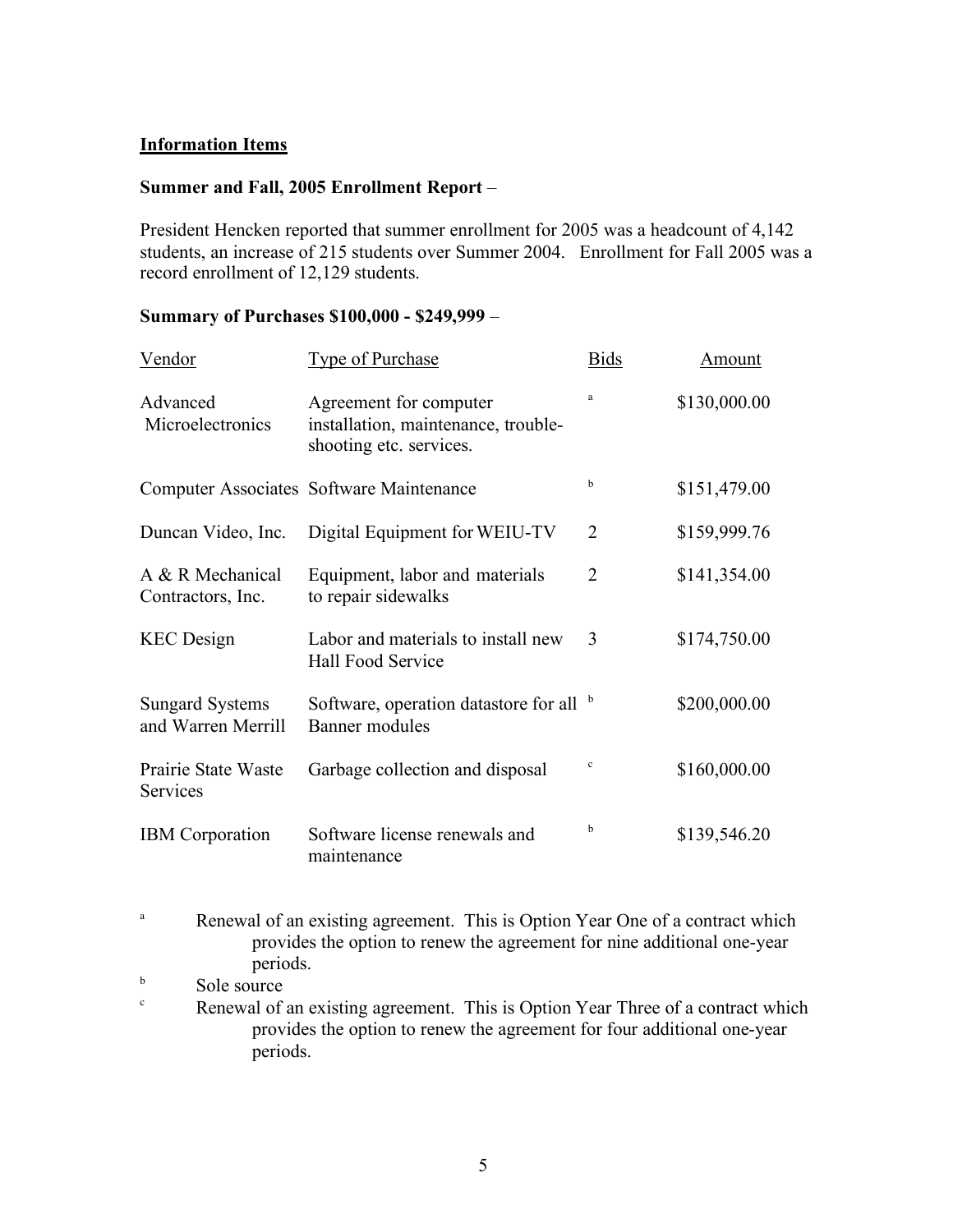**FY 2005 Deposit and Investment Report –** For FY 2005, the University had an average daily investment balance of approximately \$48 million and a net average daily balance of approximately \$44.5 million. The annualized average yield for the year was 3.03 percent. A list of approved depositories was provided.

**Fiscal Year 2006 Financial Plan Revision –** On June 20, 2005, the Board of Trustees approved the University's Fiscal Year 2006 Financial Plan (Plan). The Plan presented to the Board included estimated revenue and expense amounts for fiscal year 2005. Those estimates were based on actual data received through May 11, 2005 and estimated activity to the end of the fiscal year.

The Plan has now been revised to reflect actual revenue and expense totals for fiscal year This information is unaudited and presented for comparison purposes only. Since the projected budget for Fiscal Year 2006 did not change, this item is presented for information only.

**Banner Project Status Report** – Mr. Bill Witsman presented an update on the Banner project. There are eleven teams, about eighty people, routinely working on this project. During the spring and summer, both software and hardware were installed. Many consulting and education sessions have been occurring, with over a hundred such sessions planned for the next two or three years. April kicked off our transition to a new financial system. In July, the human resources part of the project was started. All of the teams, even the ones that have not started the transition, have been looking at the business processes that we go through on campus, to make sure everything is covered when it comes time to make the transition. The project is currently on both budget and schedule.

**Report from the Office of Civil Rights** – Ms. Cynthia Nichols presented an update to the Board on Civil Rights and Diversity. This year, twenty-three percent, seven of thirty, of The newly employed tenure track faculty, were members of minority groups, and fifty-four percent were female. Twenty-one percent, ten of forty-eight, of the recently recruited professionals and managers, were members of minority groups, and fifty-four percent, twenty-six of forty-eight, were female. Members of minority groups are projected to comprise thirteen percent of the fall 2005 tenure track faculty and more than ten percent of the administrative and professional categories of employees. Women will likely comprise forty percent of the tenure track faculty. Eastern's five year hiring numbers indicate that we are meeting or exceeding the national doctorate availability data for both members of minority groups and also for women. However, Eastern will continue to be able to add diversity to its faculty and professional staffs as departments apply aggressive, innovative approaches to recruiting applicants. Such efforts by every search committee will enable the university to address the FY 06 Presidential goals, as adopted by the Board of Trustees.

**President's Report –** President Hencken reported on a federal law that requires every university that receives federal funds to have something in observance to the U.S. Constitution. The university is putting on several programs in observance of Constitution Day. Eastern received a twenty thousand dollar grant from the Century Council, Michael Andretti Foundation and Jim Beam, concerning programs on alcohol education.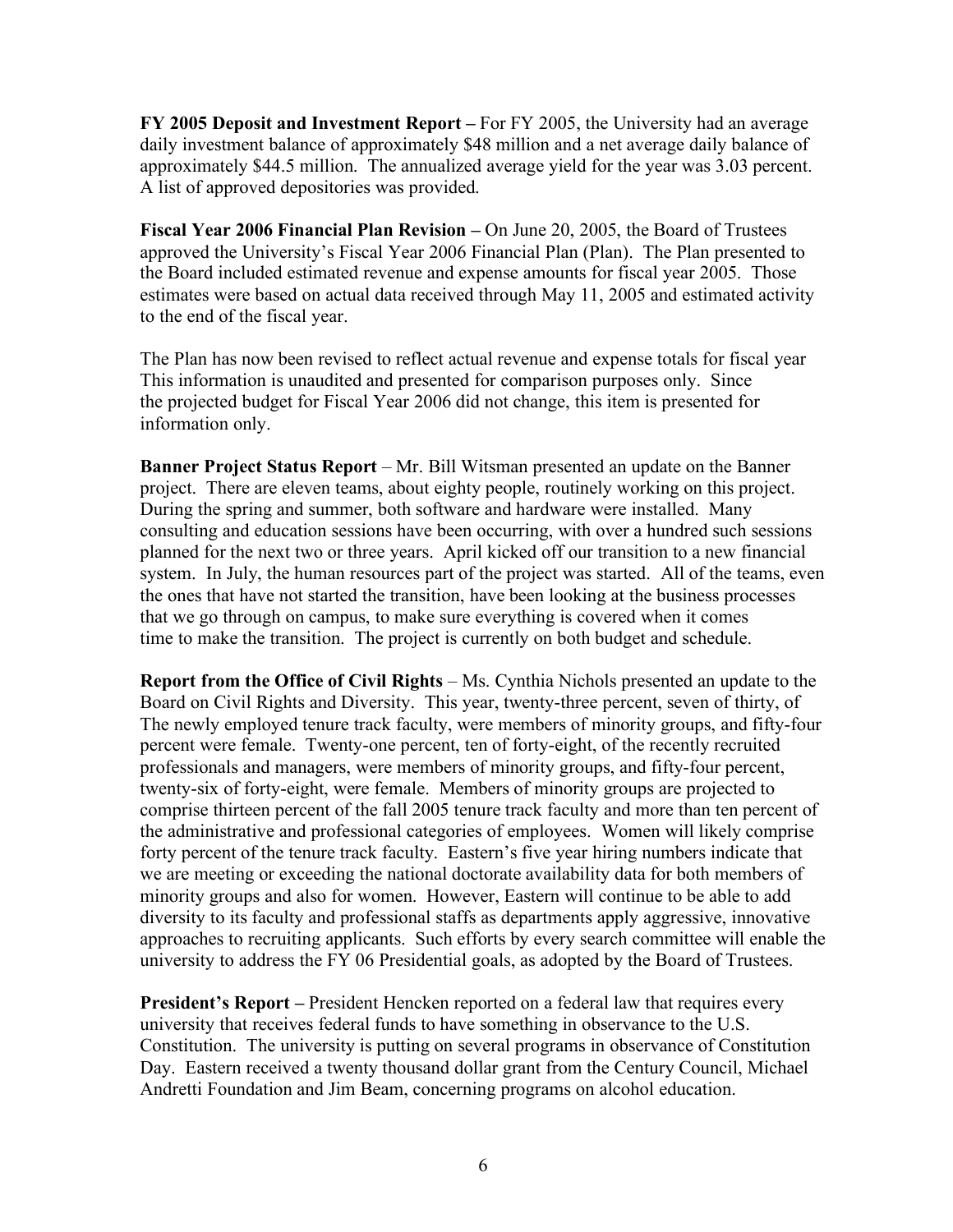Construction on both Blair Hall and the Doudna Fine Arts Center appear to be on schedule, and Blair Hall should be occupied during the spring semester.

Dr. Blair Lord presented an update on the Nursing Program. Eastern has received a report and two installments from the consultant hired to do a feasibility study. The university is well prepared for the program, except for funding. The community and region is in deep need of nursing. Several committees are looking at different aspects of starting this program.

Dr. Bonnie Irwin presented a report on the status of the Honors College. As of the tenth day, there were 585 students in the Honors College and 93 in departmental honors. The average ACT of the incoming freshman class of honors students is 27.9, the second highest in our history. The honors college funds independent research for twenty-four students each year.

Mr. Bill Elliott presented a report on the status of the International Program. The program currently has 132 international students representing 48 countries. Many of the students are recruited through web-based advertisements, community colleges, visits to different countries, and the Study Illinois Consortium.

**Report from the Board Chair** – Ms. Nimmons presented information on two budgets for the Board of Trustees. By printing fewer Board packets and moving the meetings to the afternoons, the Board has been able to cut back on expenses. The second budget is for the Board Retreat, which was agreed to be very successful and should be a yearly event.

Mr. Welch presented information on the August 23, 2005 Illinois Board of Higher Education meeting. One of the issues discussed was the high price of buying textbooks and how some schools, such as Eastern have solved that with the Textbook Rental Service. Another issue is the low priority of higher education in the government, and how we will have to work extremely hard and diligently to bring about change.

# **Committee Reports** –

Finance Committee – Dr. Webb reported that the Finance Committee met and Vice President Cooley reported on some financial matters. The Finance Committee has two action items to bring before the Board.

# **Action Items (continued)**

7. Dr. Webb moved to change the name of the Finance Committee to the Finance/Audit Committee. Mr. O'Rourke seconded the motion.

Roll was called and the vote was as follows:

Mr. Berger Yes Mr. Kratochvil Yes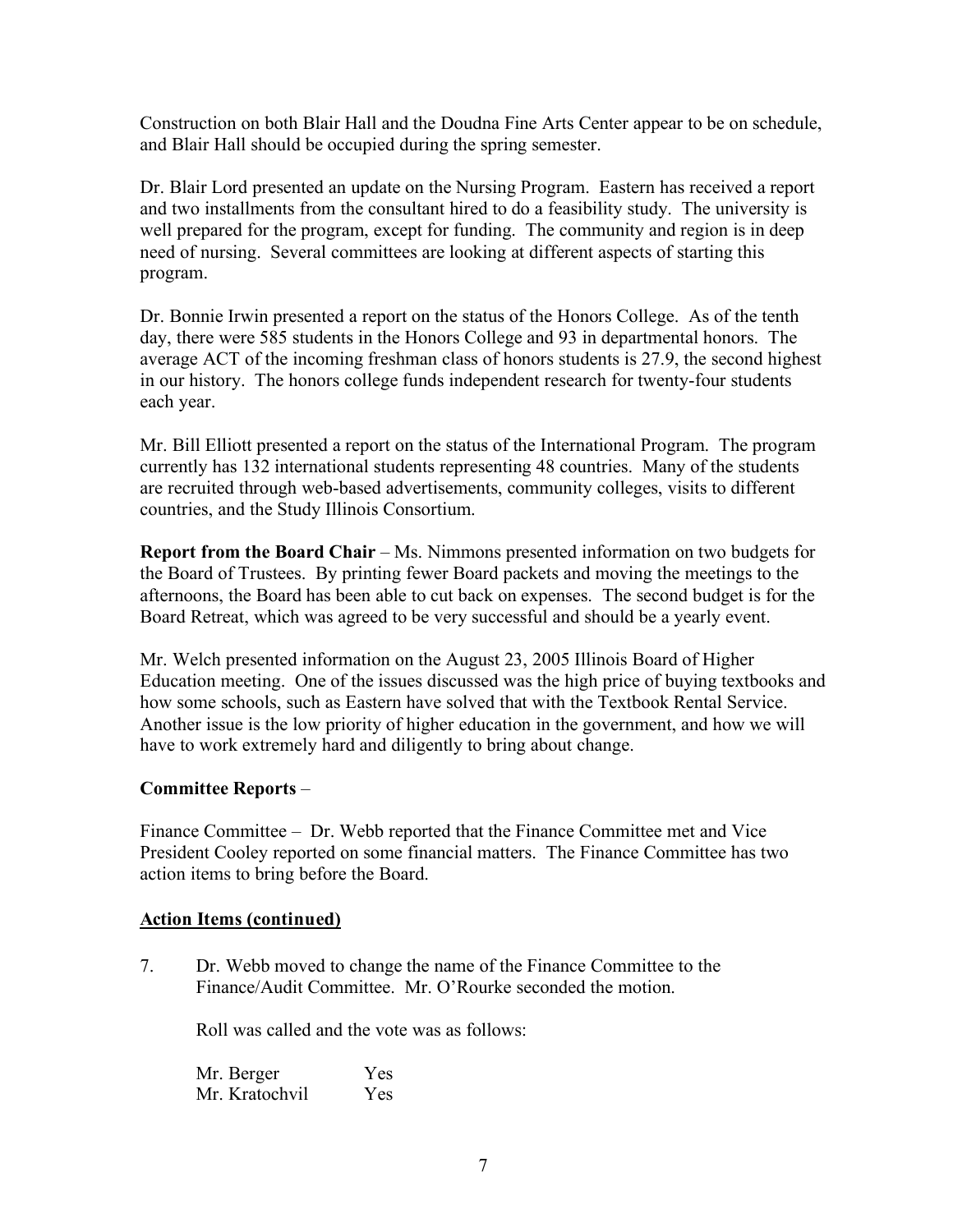| Mr. O'Rourke | <b>Yes</b> |
|--------------|------------|
| Dr. Webb     | Yes        |
| Mr. Welch    | Yes        |
| Mr. Yost     | Yes        |
| Ms. Nimmons  | Yes        |

Motion carried.

8. Dr. Webb moved to approve the resolution that the Finance/Audit Committee will meet at least annually with the University's independent external auditors to discuss financial operations of the institution. This meeting would be subject to approval of the Illinois Auditor General. Mr. O'Rourke seconded the motion.

Roll was called and the vote was as follows:

| Mr. Berger     | Yes        |
|----------------|------------|
| Mr. Kratochvil | Yes        |
| Mr. O'Rourke   | <b>Yes</b> |
| Dr. Webb       | <b>Yes</b> |
| Mr. Welch      | <b>Yes</b> |
| Mr. Yost       | <b>Yes</b> |
| Ms. Nimmons    | Yes        |
|                |            |

Motion carried.

# **Committee Reports (continued)**

Board Relations Committee – Mr. Kratochvil reported on his meeting with Dr. Nilsen to discuss finances, foundation, and a feasibility study for having a major fund-raiser. All projects are in the works.

Academic and Student Affairs Committee – Mr. Welch reported that the committee discussed the goals of the Provost of the University. The process to review the mission statement for the university is underway. Student health and wellness initiatives and recommendations were discussed. The Illinois Board of Higher Education is putting forward an initiative, Illinois Civic Engagement. Eastern Illinois University will make a testimony at the forum.

Planning Committee – Ms. Nimmons reported that the committee discussed President Hencken's goals and what he is doing to achieve them.

# **Reports from Constituencies** –

Faculty Senate, Dr. Assege HaileMariam – Dr. HaileMariam greeted and welcomed the Board members. She commented that although each group has different opinions on many issues, the primary goal is educating students. Dr. HaileMariam also encouraged Board